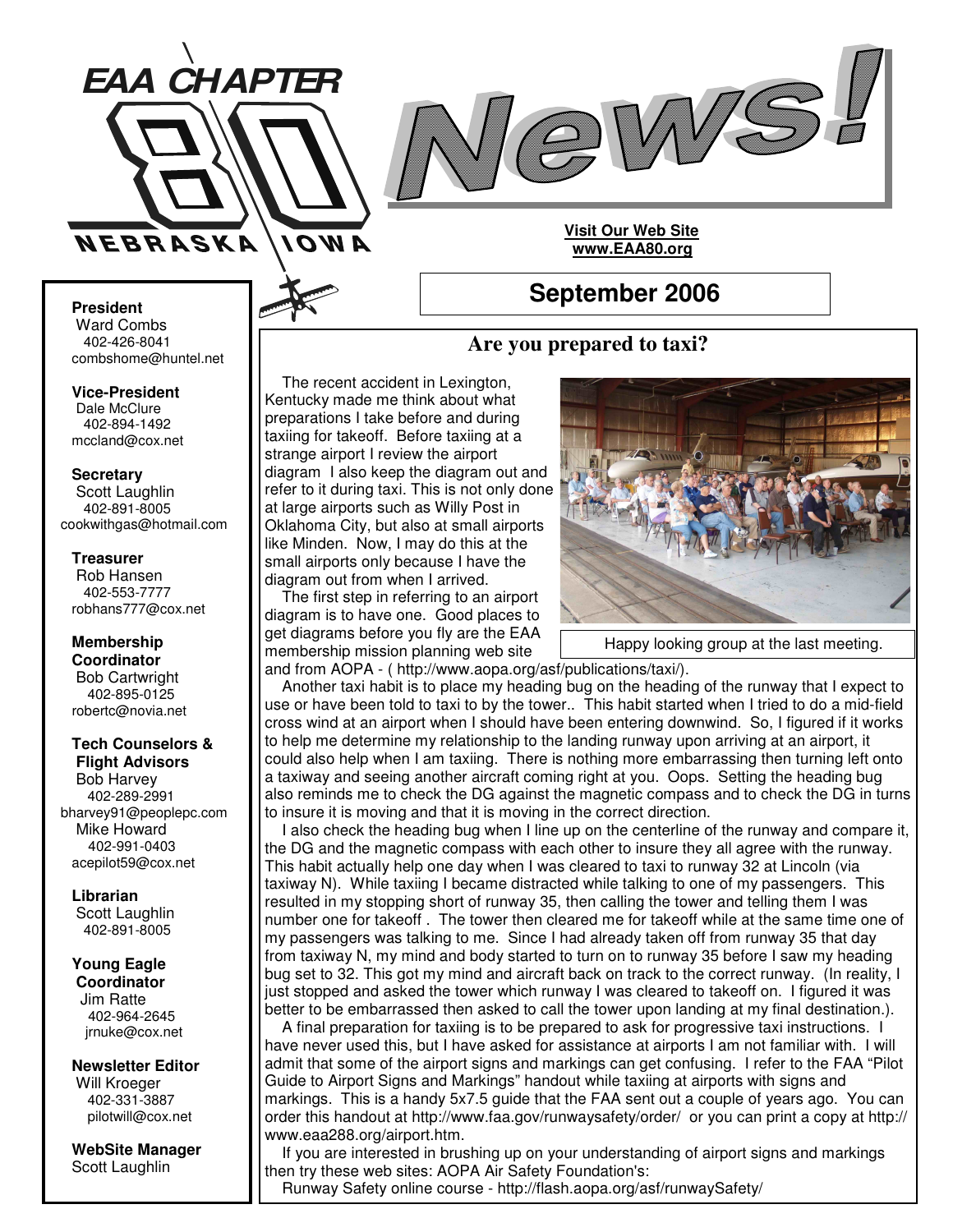Runway Flash Cards - http://www.aopa.org/asf/ publications/flashcards/index.html ) FAA - AC 91-73A, Single-Pilot Procedures During Taxi Operations and

http://aea.faa.gov/aea200/safety/Airport%20Signs.htm).

The more you know about the airport you are going to, or departing from, the better off you are. Remember, have fun and taxi safe. Will

# **eptember Meeting Time & Location.**

The Chapter 80 monthly meeting will be held at 7PM on Monday, September 11th at the main hangar of Hangar One at Millard Airport, Omaha, NE. It is still located on South 132nd Street between Q and Harrison.

# $S$ eptember Program.

Our program is the "Glass Panel Showdown". Who has the best? Who has the prettiest? Which one is the most functional? Which one would you want in your aircraft? Some of our guest speakers (competitors) will be fellow chapter members: Mike Howard, Dale McClure, Jerry Ronk, Kevin Faris and Harlon Hain. Come and hear what they have to say, then watch a demo of the Glass Panels in their aircraft. The final verdict will come from the Chapter members. Ok, we are not going to take a vote, but that doesn't mean you can't have a favorite.

| 1st Sat<br>3rd Sat<br>Sept 9<br>Sept 9<br>Sept 9<br>Sept 9<br>Sept 10<br>Sept 10<br>Sept 10<br>Sept 10<br>Sept 16<br>Sept 16<br>Sept 16                                                                                                                                                                  | <b>EVENTS:</b> $(B)$ - Breakfast / $(L)$ - Lunch<br>Chapter 1055 (B)<br>Chapter 569 (B) (L)<br>Young Eagles<br>Fly-in (B)<br>Fly-in<br>Fly-in (B)<br>KKKK, Young Eagles<br>Fly-in (B) Yorkfest<br>$Fly-in(B)$<br>Fly-in (B)<br>Fly-in (B)<br>Burger Fly-in<br>$Fly$ -in $(B)(L)$ | York, NE<br>Crete, NE<br>Fremont, NE<br>Colby, KS<br>Chillicothe, MO<br>Fairfield, IA<br>Plattsmouth, NE<br>York, NE<br>Carroll, IA<br>Maryville, MO<br>Warrensburg, MO<br>Shell Knob, MO<br>Superior, NE |
|----------------------------------------------------------------------------------------------------------------------------------------------------------------------------------------------------------------------------------------------------------------------------------------------------------|----------------------------------------------------------------------------------------------------------------------------------------------------------------------------------------------------------------------------------------------------------------------------------|-----------------------------------------------------------------------------------------------------------------------------------------------------------------------------------------------------------|
| Sept 16                                                                                                                                                                                                                                                                                                  | <b>Wings Over Wheat</b>                                                                                                                                                                                                                                                          | Junction City, KS                                                                                                                                                                                         |
| Sept 17                                                                                                                                                                                                                                                                                                  | Aircraft judging & YE<br><b>Chapter Picnic</b><br>Sept 16-17 Air show, Blue Angels<br>Sept 23-24 Air show, Blue Angels<br>civilian aerobatics                                                                                                                                    | Wahoo, NE<br>Downtown,<br>Kansas City, MO<br>Lincoln, NE                                                                                                                                                  |
| Sept 23<br>Great Bend, KS<br>Fly-in<br>Russell, KS<br>Oct 7-8<br>Fly-in<br>Fly-in $(B)/(L)$<br>Oct 14<br>Oswego, KS<br>For listings of airshow or fly-in events go to:<br>http://www.iawings.com/calender/yearly.htm<br>http://www.aero-pix.com/schedule/sched2005dt.htm<br>http://www.aero.state.ne.us/ |                                                                                                                                                                                                                                                                                  |                                                                                                                                                                                                           |

**1st Annual Dog Days Of Summer** picnic/feed at the Wahoo Hangar. Ken Bahr and his helpers, Ed Haffke, Dale McClure and Ron Wood, served about 25 people. Ken wants to thanks those who helped to clean up.

## **Our next Young Eagle events are:**

Saturday September 9th at 0900 at Fremont. This is in support of the Civil Air Patrol open house in Fremont. It is being coordinated by our friend Tom Trumble for the Lincoln Chapter. If you can support Tom please call him at 402-540-6089 or email at ttrumble @alltel.net.

Sunday September 10th at Plattsmouth. This is in support of their Kass Kounty Korn Karnival (KKKK). Please contact Bill Stromenger if you can help. We need pilots and ground crew.

**Chapter 80 Family Picnic**. **When**: Sunday September 17th. High Noon. **Where**: Wahoo Hangar. **What to bring**: Yourself and family members. All food will be provided by the chapter and prepared by Ken Bahr and TW. Let a chapter officer, or a friend, know if you or family members need a ride.

## **CFI's (or any persons) Guide to Sport Pilot and**

**Light-Sport Aircraft.** EAA has put together a guide with the purpose of serving as a reference for current certificated instructors the new rules for Sport Pilot and Light-Sport Aircraft. have read it and feel it is a good reference for all pilots on these topics. This guide can be found at: http://www.sportpilot.org/ learn/cfi\_guide\_intro.html I will bring a copy to the meeting for those without computers to review or to take home to copy.

#### **No extension for ultralight pilots and trainers planning sport pilot upgrade** (By David Sakrison, copied form EAAehotline)

There will be no extension of the January 2007 deadline for registered ultralight pilots to "test out" of sport pilot training requirements or of the January 2008 deadline for converting ultralight trainers to light-sport aircraft. Officials from the FAA's Flight Standards Service clarified and emphasized that position at EAA AirVenture Oshkosh. Those deadlines were specified in the sport pilot rule in 2004 and are firm, the FAA said.

Ultralight pilots who are registered with an FAA-recognized organization can transition to the sport pilot certificate if they pass the written and practical examinations before January 31, 2007. Registered ultralight pilots wanting a sport pilot ticket after that date must also complete the required flight training.

Properly logged ultralight training may be applied toward the sport pilot certificate. Ultralight pilots who do not complete the SP certificate requirements, before or after January 31, 2007, can continue to operate single-place ultralights under ultralight regulations. But, ultralight trainers (so-called "fat ultralights") must be converted to the new LSA rules by January 31, 2008. Fat ultralights that are not converted to LSA by the January 2008 deadline will not be permitted to operate in the ultralight or lightsport aircraft category after that date.

**Thanks to Jan Daniels for bringing cookies this month.** p.s. Jan, this is your reminder.

**ARE YOU COUNTING THE DAYS UNTIL AIRVENTURE 2007 or do you miss the last one. Go to www.AirVenture.org to relive those memories.**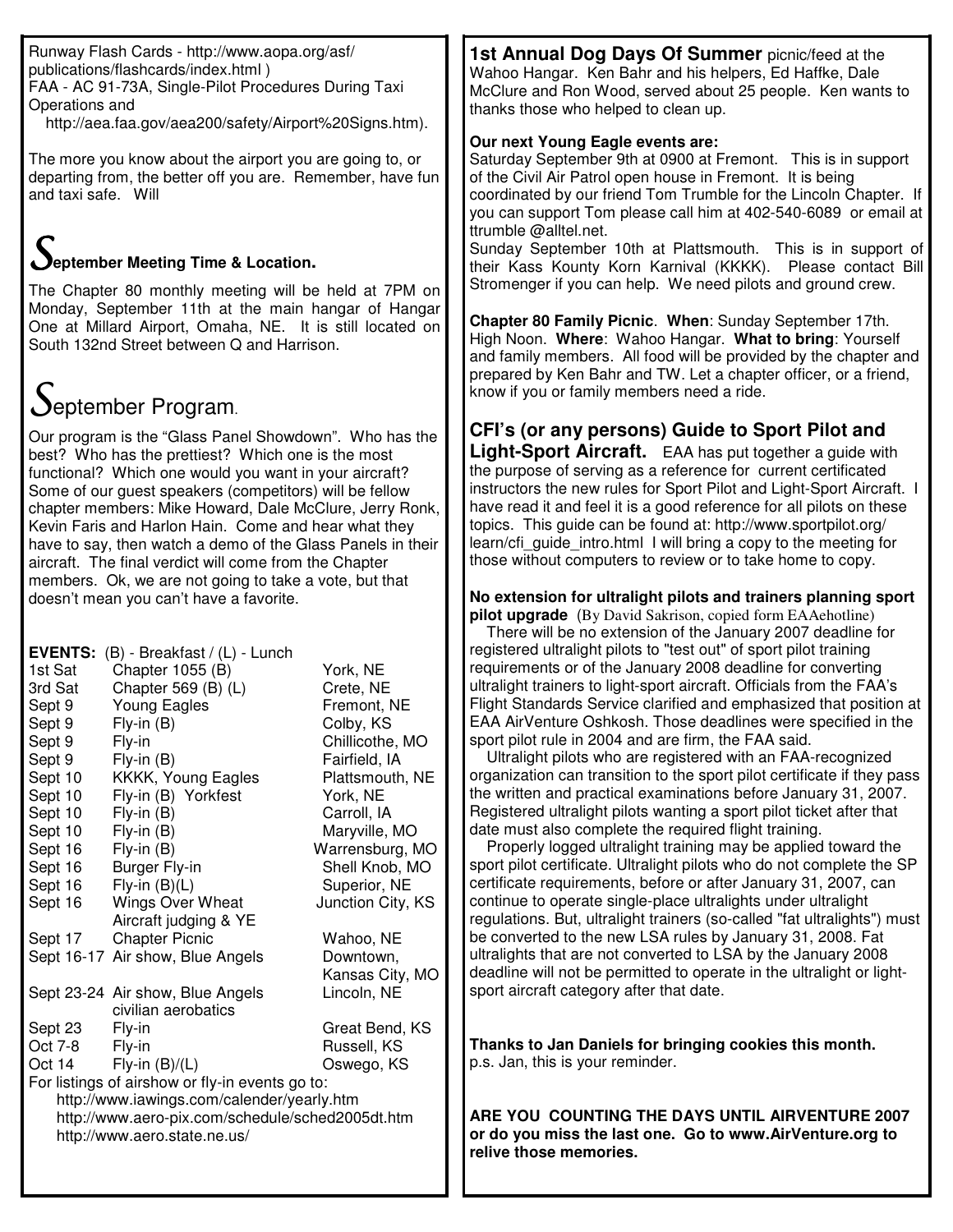#### *EAA Chapter 80 August, 2006 Minutes* August 14, 2006

The meeting was called to order by President Ward Combs at 7:00 in the Hanger One facility in Millard, Nebraska. In attendance were 52 members and 6 guests

### **Treasurers Report**:

• Treasurer Rob Hansen reported expenses of \$611.95, income of \$33.00 and a balance of \$3427.22 in the checking account. Total cash assets were reported to be \$12,235.17. A motion was made and passed to accept the treasurer's report. Motion was made and passed to accept the minutes for June and July 2006.

### **Young Eagles**:

• The Council Bluffs event was a success with 14 kids obtaining certificates.

#### **Builder's Reports**:

- Tom Wieduwilt Reported that he is making progress on his instrument panel and that he has a new panel clock for sale.
- Scott Laughlin reported on his progress and brought his airplane to the meeting for a show-and-tell.

#### **Tech Counselor / Flight Advisor:**

Nothing to report.

### **Fly-out Schedule:**

- Ed Haffke noted the Zenith open house in Mexico, Missouri and wanted to know if anyone would like to fly to Mexico with him on Saturday, August 19<sup>th</sup>. He reported he had three open seats.
- On August  $25<sup>th</sup> 27<sup>th</sup>$ , there is a fly-in at Minden, Nebraska sponsored by the triple-A (Antique Airplane Association).
- The September Ultralite Excursion has been cancelled.

### **Librarian Report:**

• Nothing to report.

### **Old Business:**

- The Hangar cleanout was a success.
- Ward reported that the propane heater would be activated for use this winter. Builders will have to pay for the propane if they want to use the heater.

#### **New Business:**

- Leonard Lawton built a four-wheel dolly for storage and moving of meeting chairs and promised to build more. Leonard did a great job on this one – Thanks Leonard!
- The Young Eagles wind socks were located during the cleanup.
- Ward mentioned an RV-4 project that has been stored at North Omaha for six years and is now for sale.
- Rob Hansen reported on his tour of the RV factory in Oregon.
- We have a new Member Tim Hewett joined our chapter after the meeting. Great to have you aboard Tim!

#### **Raffle:**

Jack Jackson won the raffle and donated his entire winnings back to the chapter – Thanks Jack!

#### **Program:**

• Jeff Jorgenson of DWG international flew is RV to our meeting and made a presentation on "How to keep your Aircraft" Looking New."

The meeting was adjourned at around 8:10 PM.

**FOR SALE**: Fractional ownership in a 1941 J-5 Cub. Value of Cub is set at \$20,000, so a ¼ ownership would be \$5,000 or a 1/5 would be \$4,000. Contact Bob Moser Home 402-216-4847 / Cell 402-333-4847 / Work 402-554-3842 / email bobmoser@cox.net

**RV-4 Project for sale:** RV 4 project that has been sitting for several years at 3NO after being moved here from Las Vegas. This is a good project with a lot of work done. It includes engine, prop, radios, etc. Tools, jigs, and fixtures that are aircraft specific will be included with the plane. It needs all fiberglass work done. The builders name is Bob Fitton Phone 402-455-7255 email fitton@cox.net

**FOR SALE:** This is still for sale. An Isaacs Fury II. 75% complete. Built by master builder Lester David. Includes Lyc. 0-235 (491 hrs SMOH), prop, basic VFR instrumentation and nearly everything required to complete the airplane except paint and dope. Offer a price before they part it out. Contact Ray Supalla, phone 402-423-5297 email glasair@alltel.net

Are you looking for a nice place to hangar your project? Is your spouse looking for a nice place for your project in order to reclaim the garage for the car? Do you feel closed in at your current location? Well, we have the place for you - the Wahoo Hangar! Talk to a Chapter Officer to start hangaring there today! Just think, you *won't have to fly in to all the events we have there, because your there already.*